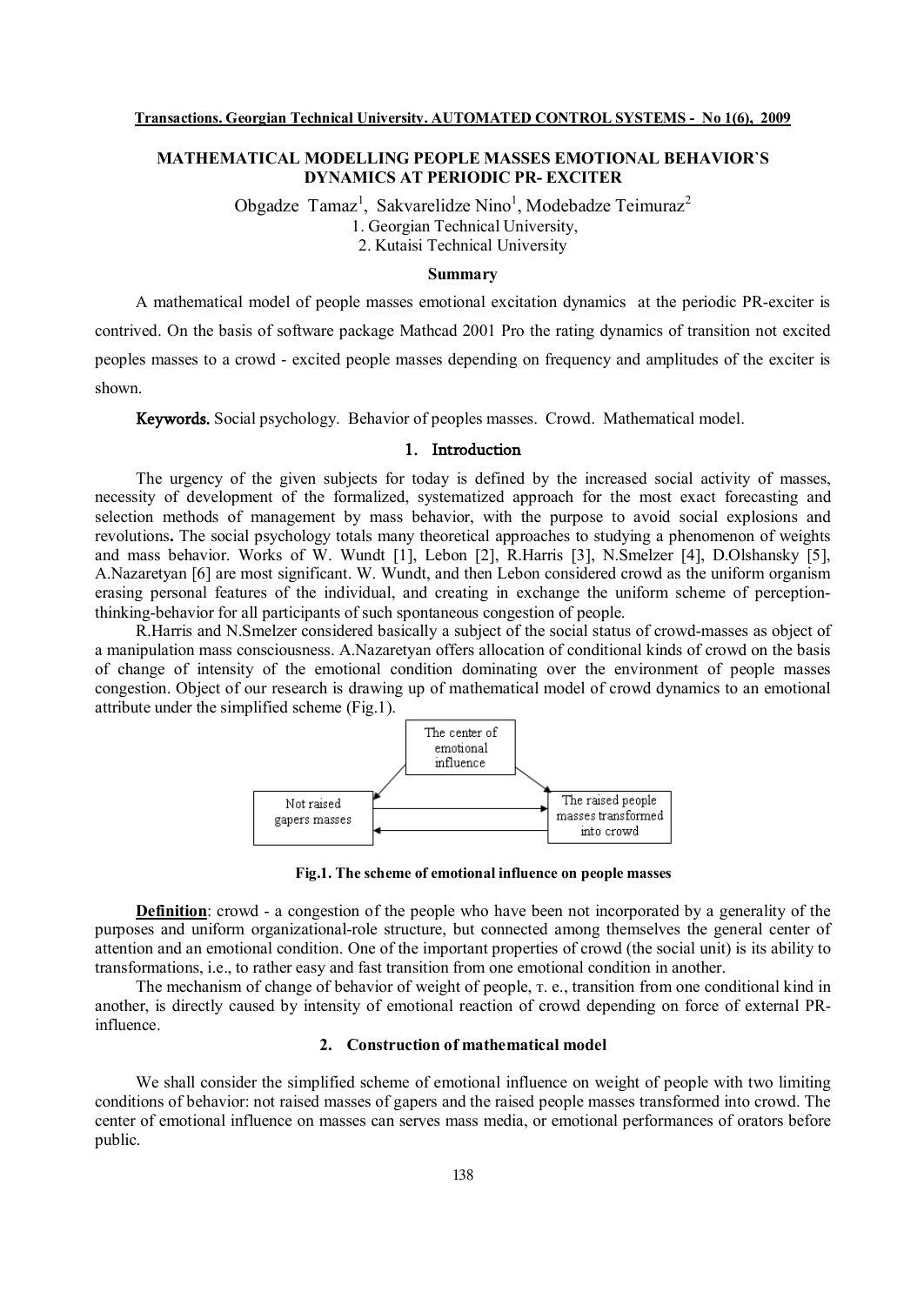#### **Transactions. Georgian Technical University. AUTOMATED CONTROL SYSTEMS - No 1(6), 2009**

We write down the law of peoples masses emotional dynamics in the form of the equation dynamics of Newton

$$
n \cdot \frac{d^2 P_2}{d \varepsilon^2} = f \, , \qquad \qquad P_1 + P_2 = 1 \, , \tag{1}
$$

where

n – quantity of people making crowd;

 $P_2$  – the probability of that crowd is in the raised condition;

 $f$  – size of force of emotional influence on crowd;

 $\epsilon$  - size of emotional excitation of crowd;

 $P_1$  – the probability of that crowd is in not raised condition.

The size of force of emotional influence on crowd is directly proportional to the double masses (quantity of people) crowds and probabilities of that the crowd is in not raised condition; also, when the probability of increases that the crowd is in the raised condition, the size of force of emotional influence decreases.

Thus,

$$
f = -2 \cdot n \cdot \gamma \cdot P_1 \cdot P_2, \quad \text{if } \gamma = 1.
$$
 (2)

Considering (1) and (2), we receive mathematical model

$$
P_2 = -2 \cdot (1 - P_2) \cdot P_2 \tag{3}
$$

Let's enter designations

$$
P_2(\varepsilon) \equiv X_0; \qquad P_2(\varepsilon) \equiv X_1. \tag{4}
$$

Then the equation (3) can be copied in the form of system of the equations

$$
\begin{cases}\nX_0 = X_1 \\
X_1 = -2 \cdot (1 - X_0) \cdot X_1\n\end{cases} (5)
$$

Entry conditions look like

$$
\begin{cases} X_0(0) = 0 \\ X_1(0) = 1 \end{cases} (6)
$$

The decision of a problem (5) - (6) on the basis of package Mathcad 2001 Pro looks like Fig.2-Fig.4.



**Fig.3. Dynamics of probability not exciting crowds depending on increase in emotional influence**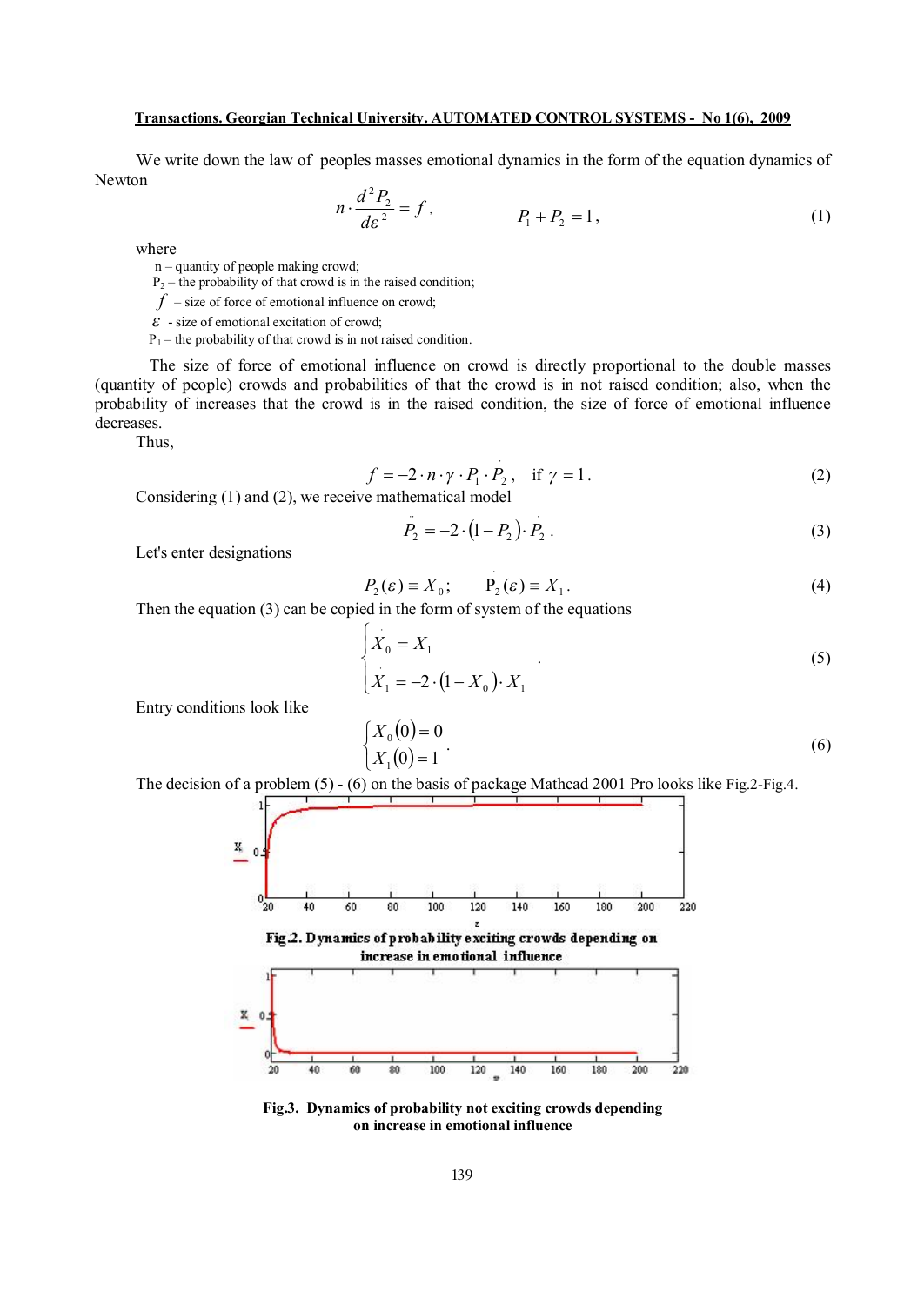

**Fig. 4. Phase portrait of system** 

## **1. Mathematical model of the response of system on the periodic activator**

We shall consider now mathematical model with the periodic PR-activator at various frequency and amplitude of excitation  $d^2P$ 

$$
n \cdot \frac{d^2 P_2}{d \varepsilon^2} = f + n \cdot A \cdot \sin \omega \cdot \varepsilon \,, \quad f = -2 \cdot n \cdot \gamma \cdot P_1 \cdot P_2 \,, \quad \gamma = 1, \quad P_1 + P_2 = 1 \,. \tag{7}
$$

hen we receive mathematical model

$$
n \cdot \frac{d^2 P_2}{d \varepsilon^2} = -2nP_1 P_2 + n \cdot A \cdot \sin \omega \cdot \varepsilon \,,\tag{8}
$$

where

$$
P_1 = 1 - P_2
$$

.

If to enter designations  $(4)$  then the equation  $(8)$  will copy in the form of system

$$
\begin{cases}\n\dot{X}_0 = X_1 \\
\dot{X}_1 = A \cdot \sin \omega \varepsilon - 2 \cdot (1 - X_0) \cdot X_1\n\end{cases}
$$
\n(9)

With corresponding entry conditions (7). Calculations show, that at small amplitude (time) of external emotional influence, the system passes in the raised condition with increase in frequency of influence. At small frequency of the activator, the system remains in a quiet condition  $P_1$ .

When  $A = 0.9 \wedge \omega = 3.0$  the system is in a limiting condition. Probability of a quiet condition fluctuating about value 0.5. At  $A = 0.9 \wedge \omega = 9$  it is received



**Fig.5.** Almost-periodic change weak excited conditions at  $A = 0.9 \wedge \omega = 9$ 

Accordingly, probability of calmness of system fluctuating under the law



**Fig.6. Probability of calmness of system at on a phase plane we receive a picture**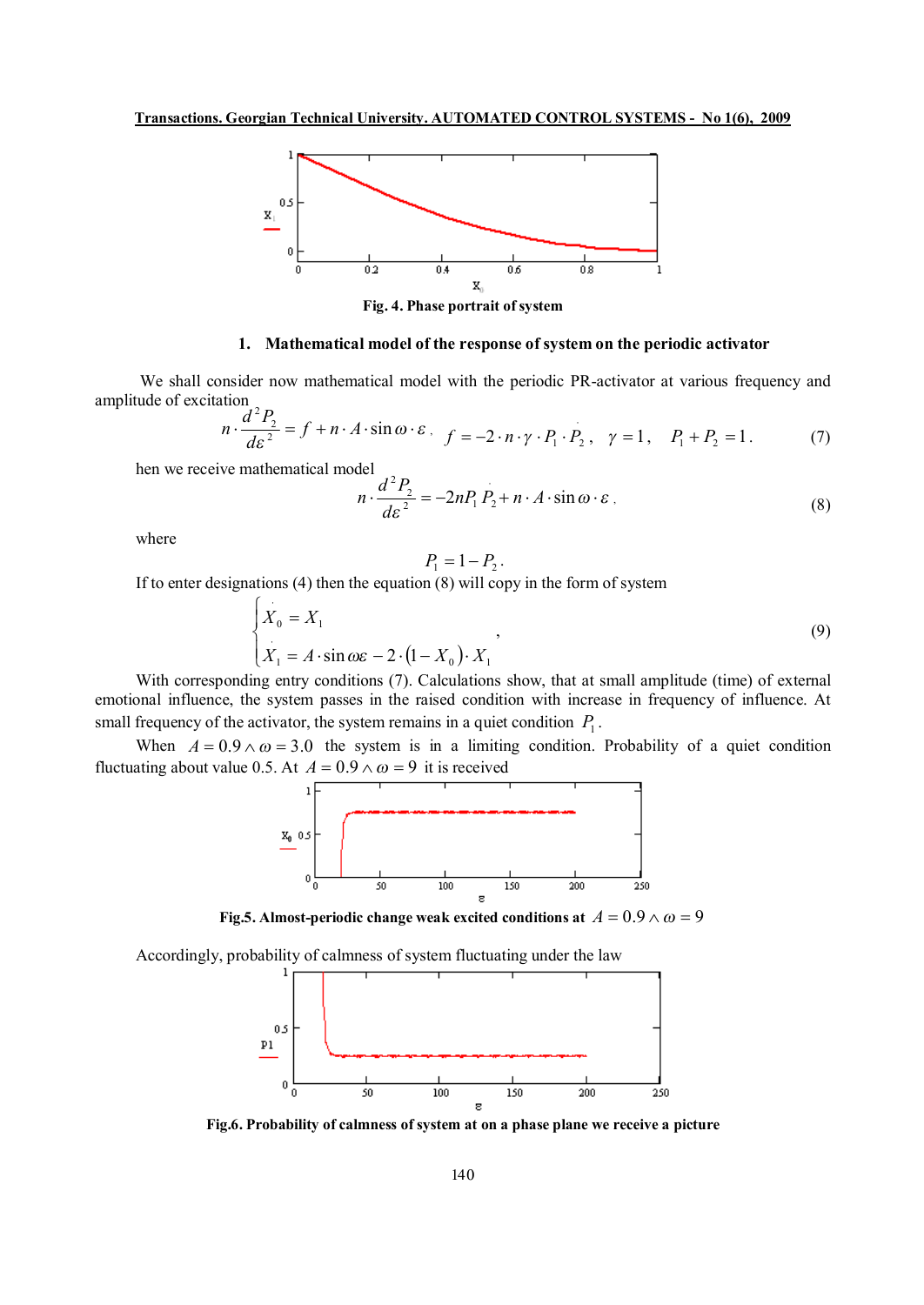

Fig.7. Picture on a phase plane at  $A = 0.9 \wedge \omega = 9$  At increase of frequency of excitation up to  $\omega = 29$ , we receive





 **Fig.10.** Probability of calmness of system at  $\omega = 29$  and  $A = 0.9$ 

If frequency of influence  $\omega = 45$ ,  $A = 0.9$ , then it is received



**Fig.11. Change exciting at**  $\omega = 45.09$  **and**  $A = 0.9$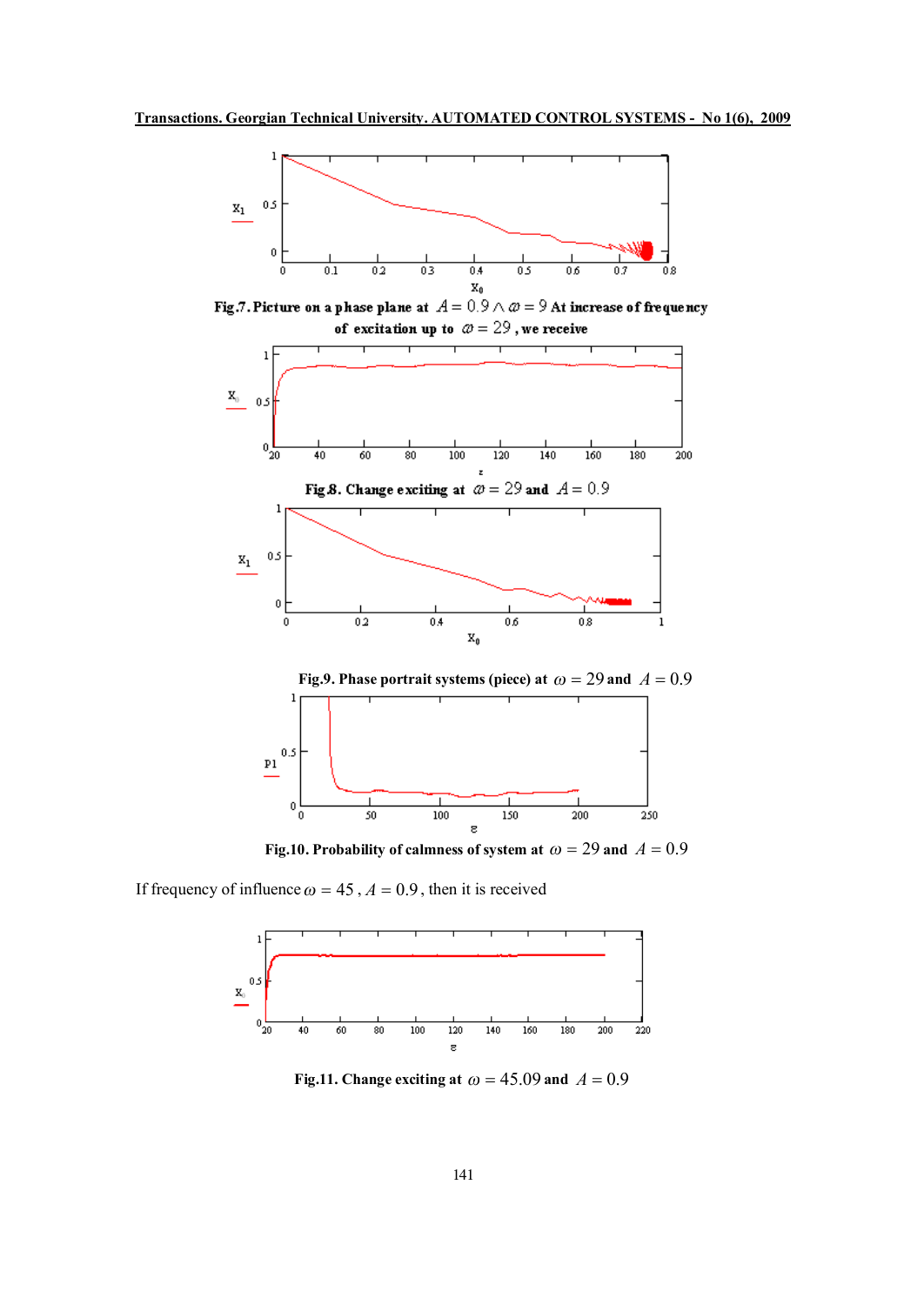

Fig.12. Picture on phase planes (square) at  $\omega = 45.09$  and  $A = 0.9$ 

As appears from calculations, exciting systems essentially depends on frequency of influence of the activator.

# **2. Influence of amplitude of the activator on exciting systems**

It is studied now, influence of size of amplitude of influence of the activator on the law of change возбужденности systems. When  $\omega = 9 \wedge A = 3$  We receive



**Fig.15. Picture** on phase planes (hedgehog) at  $\omega = 9$  and  $A = 3$ 

As we see, on a phase plane there is a hedgehog of palpation. Exciting fluctuating occur about an equilibrium condition. At the further increase in amplitude of influence, the system gradually stand by calmness also becomes small-depended from amplitude of the activator..

In particular, at  $A = 9 \wedge \omega = 9$  we receive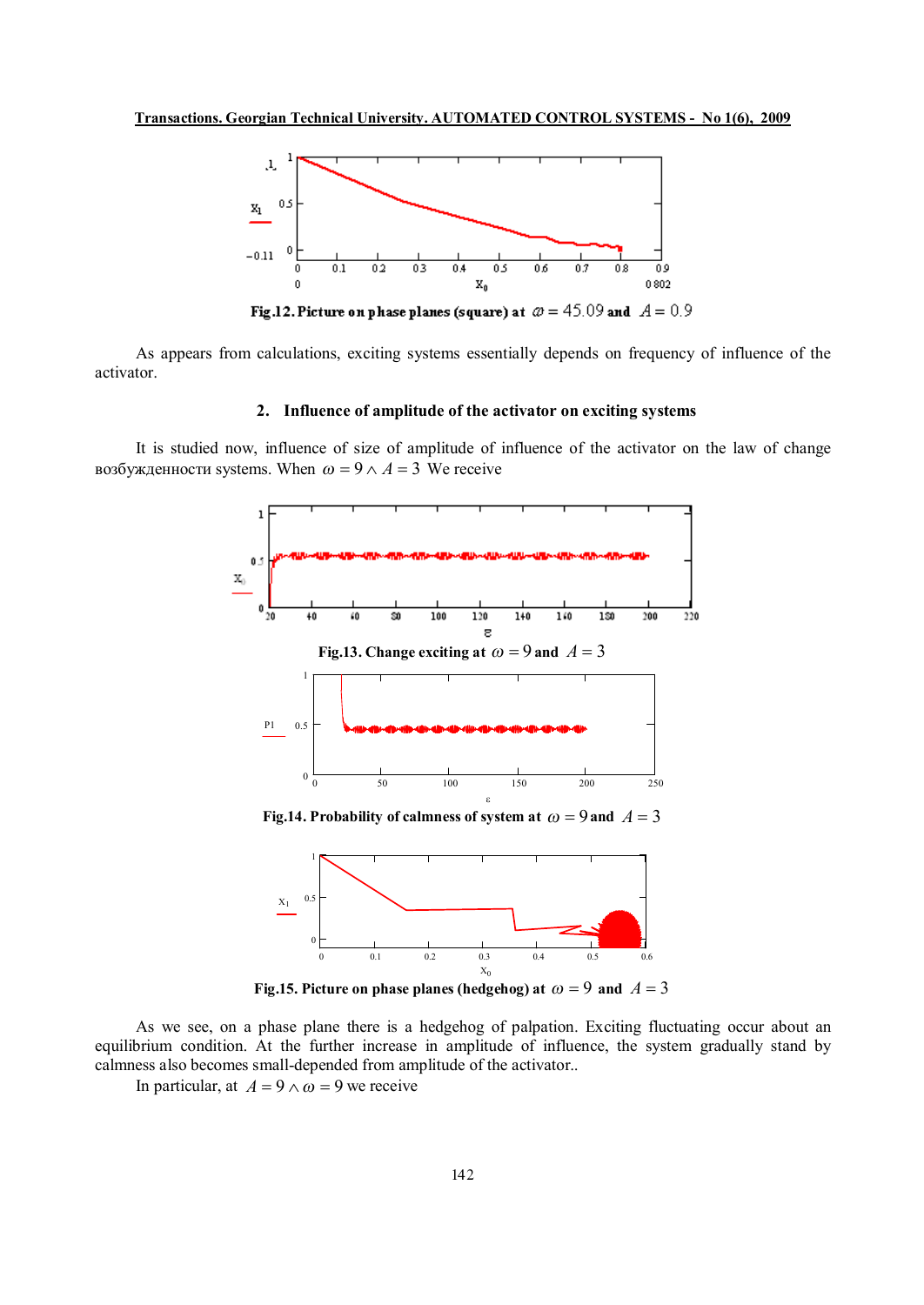

**Fig.17.** Probability of calmness of system at  $\omega = 9$  and  $A = 9$ 



 **Fig.18. Picture on phase planes (hedgehog) at**  $\omega = 9$  **and**  $A = 9$ 



**Fig.19. Change exciting at**  $\omega = 9$  **and**  $A = 11$ 



 **Fig.20.** Probability of calmness of system at  $\omega = 9$  and  $A = 11$